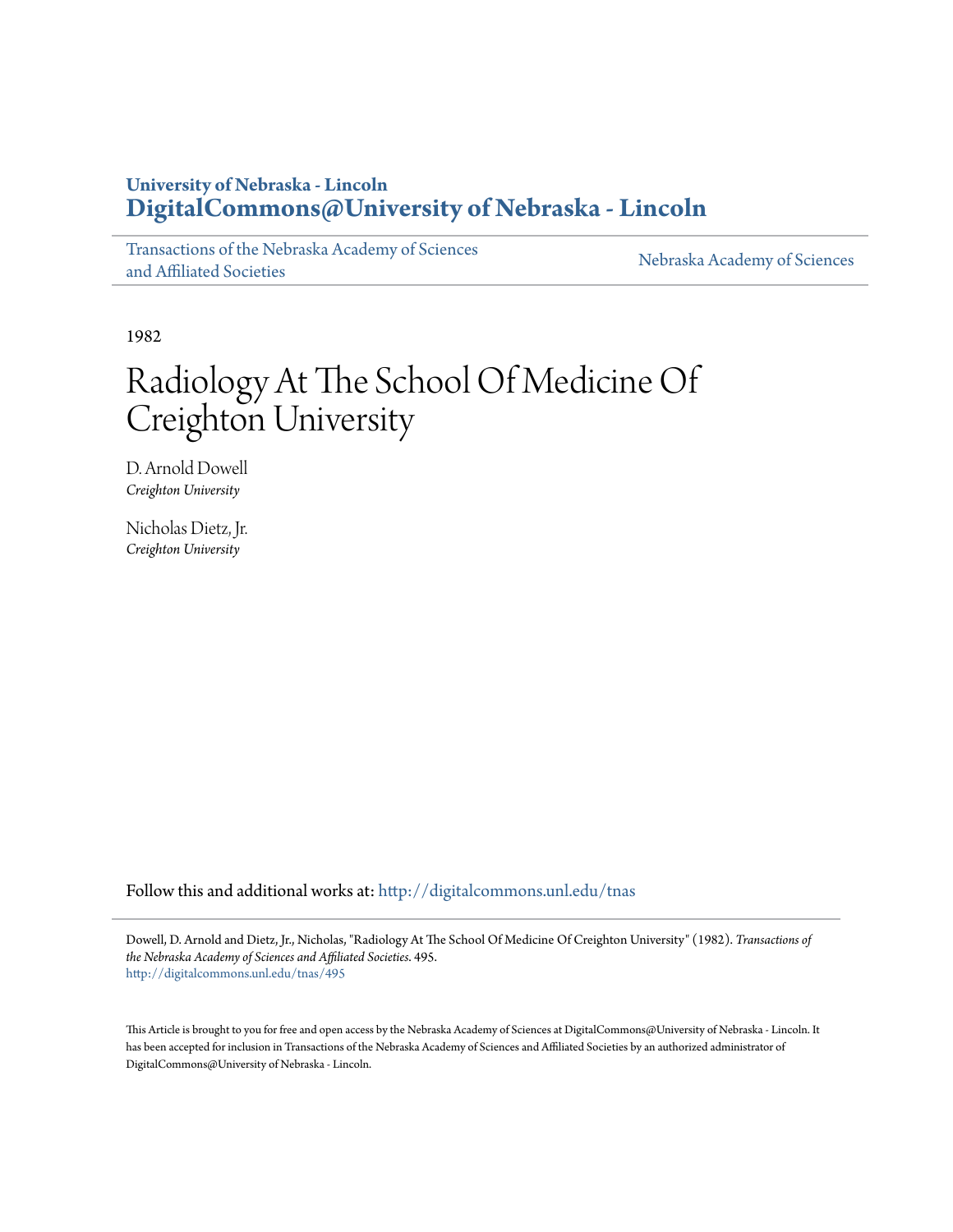### **HISTORY OF SCIENCE**

#### **RADIOLOGY AT THE SCHOOL OF MEDICINE**

#### **OF CREIGHTON UNIVERSITY**

**D. Arnold Dowell and Nicholas Dietz, Jr.** 

School of Medicine Creighton University Omaha, Nebraska 68178

Medical radiology and radiology at Creighton University's School of Medicine and its teaching hospitals have been closely intertwined from the very time of Roentgen's announcement of his discovery of X-rays on 28 December 1895. A good roentgenogram was produced at Creighton only 46 days later! X-ray equipment was installed at both the out-patient dispensary and the hospital in 1900. Radiology departments were established in both institutions in 1910. Many improvements (faster photographic emulsions, contrast materials, radiotherapy, founding of a Roentgen Technology School), were witnessed by A. F. Tyler who headed both departments (1910-33). He was succeeded by 1. F. Kelly, Sr. (1933-63), who presided over many further advances, including a residency program, contrast material improvements, automatic film processing, diagnostic radionuclides, cobalt teletherapy, and image amplification. The third and fourth chairmen, D. A. Dowell (1963-71) and N. P. Kenney (1971 to present), witnessed further great diagnostic advances (ultrasound for non-ionizing visualization of many otherwise inaccessible structures, computerized tomography for the imaging of many organs and lesions previously non-demonstrable by any method), as well as great therapeutic advances, including the use of the linear accelerator, and interventional radiology.

t t t

The history of the science of medical radiology at Creighton's medical school and at its principal teaching hospital, St. Joseph's, are closely intertwined.

Radiology at the Creighton University School of Medicine traces its ancestry with pride to Wilhelm Conrad Roentgen and to 28 December 1895 when Roentgen (1895) first reported to an assembly of the Physical Medical Society of Würzburg, Bavaria, on his experiences with a new and strange radiation phenomenon. We have reason to be proud of him because he was a true scientist, one who inspired confidence and admiration in his peers and a man with sufficient vision to realize very early the potential, at least in part, of his

discovery. Roentgen was not a physician. He was a physicist, Professor of Physics at the University of Wurzburg. His biographers respect him and describe him as modest and retiring (Glasser, 1945).

Roentgen's observations that the X-rays, as he called them, were able to pass through substances opaque to ordinary light, that they would produce changes in photographic emulsions identical to those of visible light, that they would cause a fluorescence of certain crystals, and that they showed shadows of interposed materials of different densities, gave him some idea of the great potential of this new tool in medicine and in industry.

**In** a remarkably short time, Roentgen's original article was translated into all of the important languages of the world, and became the universal property of mankind. For his discovery of X-rays, Roentgen was awarded the first Nobel Prize in physics, in 1901, and his name has become part of the language of science, *i.e.*, a roentgen ("R") is the international unit of X- or gamma-radiation.

The John A. Creighton College of Medicine, as it was then named, was only 3 yrs old when Roentgen reported his discovery, but it already had a number of faculty members with vision and curiosity. One of these was 26-yr-old Charles F. Crowley of the Department of Chemistry. On 12 February 1896 he produced a remarkably good roentgenogram of a mouse. This was the result of a 35-min exposure and was made with some primitive equipment consisting of a Rumpkorff cone-shaped coil and Geissler and Crookes tubes. He had spent many hours of fruitless endeavor before his success. On 12 March, just one month later, with the aid of Francis X.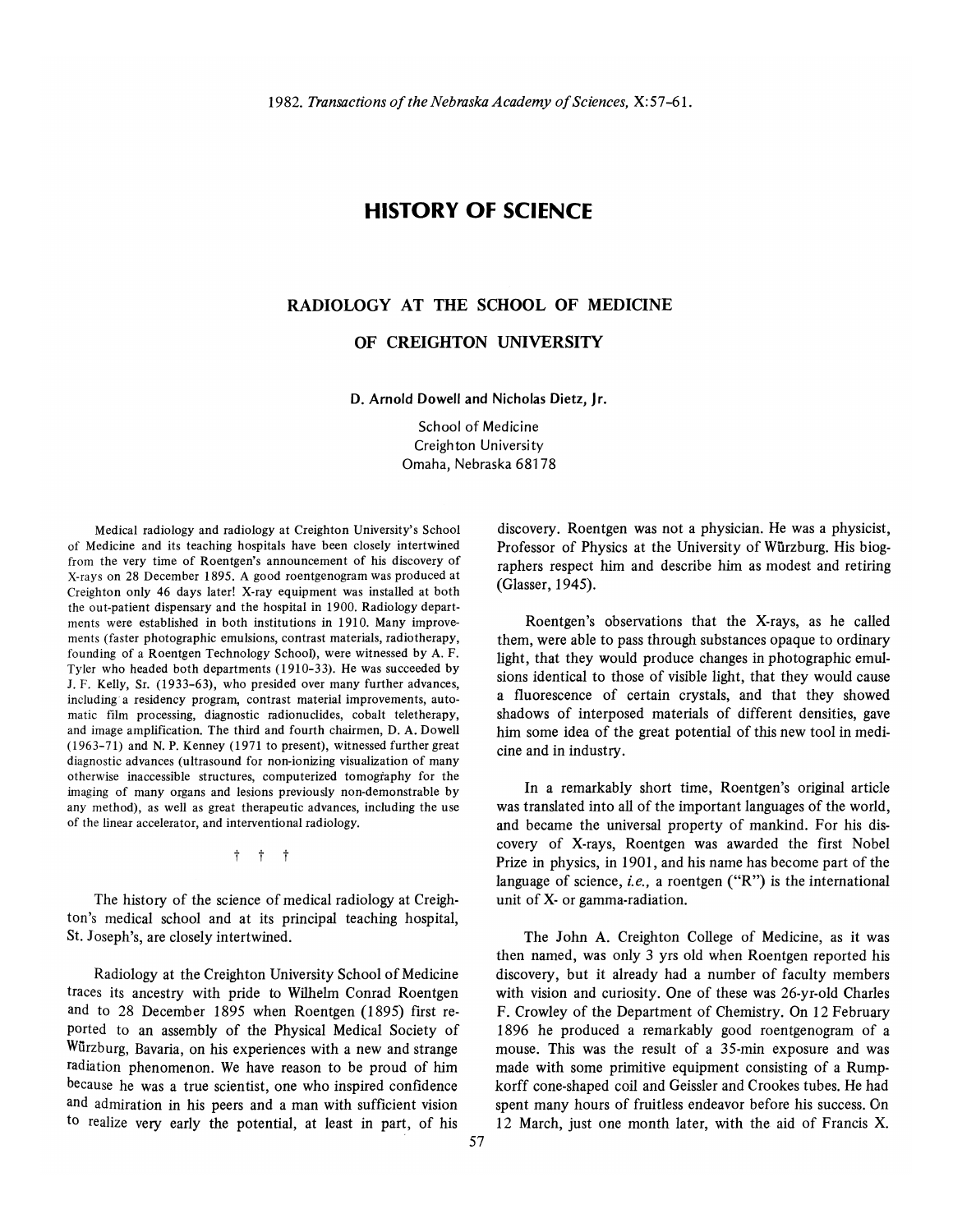#### 58 D. A. Dowell and N. Dietz, Jr.

Mara, Professor of Mathematics and Natural Philosophy, and Bemard J. Otten, Professor of Mathematics, Chemistry, and Astronomy, Crowley demonstrated X-rays in a public lecture at Creighton! By that time, he had decreased the exposure time to 20 min. This was the beginning of the use of X-rays at Creighton (Tyler, Auerbach, and Hetzner, 1977).

Progress in diagnostic radiology depended to a great extent on the development of new and better apparatus and on the improvement of photographic materials. The Creighton College of Medicine catalogues, printed in 1898 and 1899, stated that "one of the largest Topler-Holtz [X-ray] machines in the country has been purchased," and the catalogue printed in 1900 stated that "the institution possesses one of the largest Topler-Holtz machines in the country and [it] is employed in the demonstration of the X-ray."

In July 1900, X-ray equipment was also installed at Creighton's teaching hospital, Creighton Memorial St. Joseph's. This was done by J. P. Lord and Frederick Rustin. Crowley was designated the skiagrapher, or radiographer (Bath, 1945).

Lord, of the Creighton medical faculty and a distinguished orthopedic surgeon, is generally credited with being the first practitioner in Omaha to utilize X-rays for diagnostic aid. He is still gratefully remembered at the Dr. J. P. Lord School for handicapped children in Omaha.

However, the first recorded medically related use of this tool in Omaha was not by a physician, but by a layman, E. B. Smith, superintendent of the local telephone company's engineering department. A few months after Crowley's successes, with the help of his telephone company staff and "home-made" X-ray equipment, Smith successfully located a needle which had accidentally penetrated the heel of Regina, the small daughter of a close friend, Ralph W. Connell (Tyler, Auerbach, and Hetzner, 1977). Regina Connell became Mrs. H. Malcohn Baldrige, wife of Omaha Congressman Baldrige, and mother of Letitia Baldrige, well-known author, and of Malcohn Baldrige, the present *V.S.* Secretary of Commerce.

Much of the early medical use of X-rays consisted of fairly simple procedures such as demonstrating a fractured bone or verifying the presence of a foreign body.

However, it was not long before the advantage of imaging the chest was realized. The air-filled lungs provided a fine built-in contrast medium, and no added contrast material or preparation was required. Technical advance was important here. The photographic image produced was recorded on a glass plate using an emulsion containing silver bromide first developed by Richard L. Maddox in England in 1871 (Fuchs, 1964), and change was slow. However, World War I helped accelerate change. In 1914, the Eastman-Kodak Company marketed for the first time a single-coated film instead of a glass plate. Faster photographic emulsions were developed. All of this was important in imaging the chest where cardiac and vascular motion cannot be stopped or slowed, even though respiratory motion can be controlled. Not surprisingly, there was clinical resistance to the use of radiographic study of the chest. Many older physicians placed more faith in auscultation and percussion than in viewing an image. One local internist was converted after the heart which he had carefully percussed and outlined with a wax pencil on the patient's left chest wall was shown to be a dextrocardia, or heart in the right side of the thorax! This was not unique, and was probably repeated on many occasions in many medical centers.

Hand-in-hand with the development of better imaging equipment came the use of contrast materials for demonstrating what would otherwise be non-visualized structures. The gastro-intestinal tract was being studied fairly frequently by the end of World War I through the use of barium sulphate suspension as a drink, and less frequently as an enema to fill the colon. This type of study had been pioneered by WaIter C. Cannon, who while a medical student at Harvard, observed opaque buttons passing down the esophagus of a dog, and a bismuth compound, bismuth subnitrate, in the stomach of a frog. This was in the fall of 1896, less than 1 yr after Roentgen's observations (Cannon and Moser, 1898).

Visualizing the stomach was simpler than demonstrating the gall bladder, and it was not until 1923 that Graham and Cole, St. Louis physicians, developed a suitable contrast medium which could be taken orally and would opacify the gall bladder (Graham and Cole, 1924; and Graham, Cole, and Copher, 1925). Variations of the Graham-Cole test are still used daily, and this method of study has increased greatly at the Creighton out-patient dispensary and at Creighton-St. Joseph's Hospital.

The urinary tract was found to lend itself to X-ray investigation early in the development of this specialty. Plain films were made of the abdomen or the kidney-ureter-bladder area which would demonstrate calculi, and since about 80% of urinary calculi are opaque to X-rays, this was very helpful. As early as 1906, the use of retrograde pyelography was advocated in European centers, and early in the second decade this became a fairly common procedure. Through a cystoscope, a catheter was introduced into the ureter and then as high as the pelvis of the kidney. The standard procedure was to inject a small quantity of 10 to 12% sodium iodide solution into the kidney, and an outline of the urinary collecting system could then be seen on the radiograph.

However, the big step in urologic diagnosis came in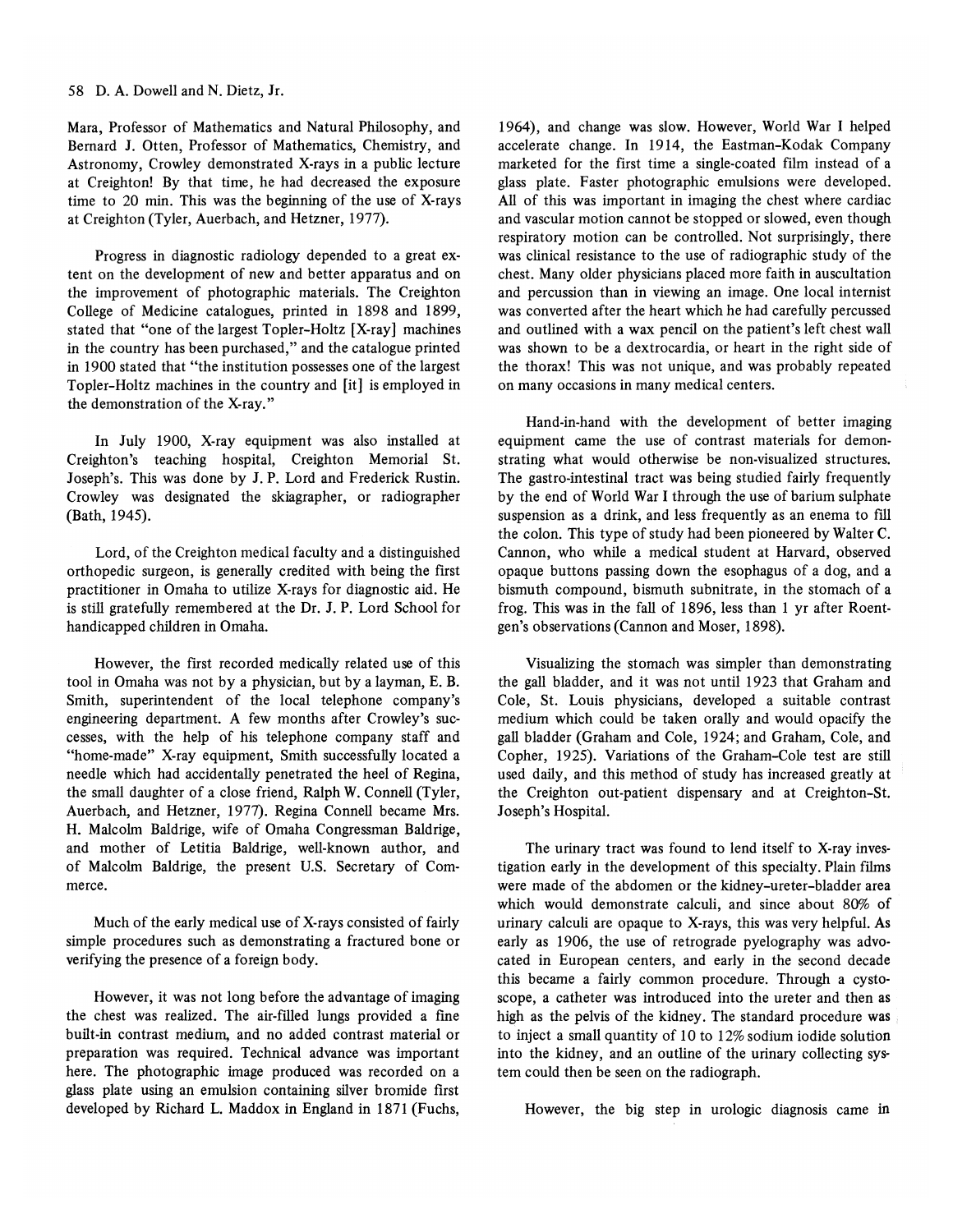1929 when Swick first perfected and then successfully used an intravenously injected organic iodide which outlined the collecting system of the kidneys, ureters, and urinary bladder (Swick, 1930). Use of this method was commonplace by the mid·1930s at Creighton, and since then, with improvements of the contrast agents which have evolved, this method has become the backbone of urologic diagnosis, and a valuable tool of internists, surgeons, pediatricians, and general practitioners.

Modern medicine is dependent on 20th-century technology more than many clinicians are inclined to admit. Radiology probably more than any other specialty has advanced with technologic breakthroughs. It has in recent years become a method of imaging, and the apparatus and paraphernalia almost make us prisoners of our systems!

Since the close of World War 11, five of the major developments have been:

- *1. The use of Radionuclides for Diagnostic Purposes.*  This has grown from the evaluation of thyroid by calculating the uptake of radioactive iodine, to the present use of radioactive drugs for demonstrating bone change, liver abnormality, heart malfunction, kidney function, brain lesions, and a host of other conditions (Quimby, Feitelberg, and Silver, 1958). This method was first used at Creighton in 1954, and now comprises a very busy section of the Radiology Department.
- *2. The use of Automatic Processing of X-ray Films.* In this procedure film progresses through developing, fixing, washing, and drying processes in only 90 seconds! This was first used at Creighton in 1963. Without it, any radiology department must be considered obsolete at present.
- *3. Intensification of the Fluoroscopic Image.* A great advance was made in diagnostic radiology when this process was developed to a point that its use became practical. Image amplification units have been used at Creighton since 1966. This process intensifies the image by a magnitude of approximately 800 times, and makes the use of the old darkroom fluoroscopy, the wearing of special goggles by the examiner, and the need for long periods of light adaptation, unnecessary. Image amplification is of great help to the radiologist and also does much for the peace of mind of the patient. Many patients dreaded the studies conducted in a darkened room. St. Joseph Hospital has image intensification on five fixed and on one mobile unit, all in frequent use.
- *4. The use of Ultrasound.* Ultrasound is non-ionizing

radiation, and is as harmless as ordinary light. It enables visualization of normal and abnormal structures, and may be used time and again without harm to the bodily structures being studied (Price, Jones, Goddard, and James, 1980). With the new developments of real time exposure, motion of parts such as a fetus may be studied and recorded. Equipment for this type of examination is sophisticated and expensive, but is necessary for modern-day understanding of many processes, especially in obstetrics and gynecology, cardiology, and a number of other areas. Ultrasound, first used in primitive manner in 1974, has grown to a busy service in 1981 (James, Everette, Goddard, Price, Jones, and Powis, 1980).

*5. The use of Computerized Tomography (CT).* Originally called computerized axial tomography or "CAT scan," computerized tomography is probably the most revolutionary development since Roentgen's discovery (Ter-Pogossian, 1976). This permits visualization of deep-seated structures formerly inaccessible to radiologic demonstration. It has completely revolutionized neurologic diagnosis, and demonstrates cross-sections of the brain with the clarity of the finest cross-section anatomic illustrations of the best anatomic texts. It is invaluable in diagnosing intracranial hemmorhage, tumors, malformations, and the like. Computerized tomography has been developed only during the past decade, and is still being improved and refined. It is very costly, with the better units each approaching \$1 million in cost. It has been used with increasing demand since 1977 at St. Joseph Hospital, reaching 2,815 examinations in 1980.

The first use of X-rays for therapeutic purposes was based on the hope that like the sun's rays, they would be antibacterial in action. They were tried for treating tuberculosis, especially that involving lymphatics, and although the results were not encouraging, they were used for a considerable period of time. Their first use in America for tumor therapy was by Emil H. Grubbe in Chicago, in 1896, when he attempted therapy of a patient with breast cancer (Hodges, 1964). Progress in radiation therapy since then has been great, but there have been many disappointments.

In 1910, A. F. Tyler was appointed the first Head or Chairman of Radiology at both the Creighton Medical School and at St. Joseph's Hospital. He had developed an early interest in radiotherapy along with an enthusiasm for all known medical uses of X-rays. He was one of the first in the Midwest to become proficient in radiotherapy. He had to pioneer much of his work, and make judgments of his own work. By the close of World War I, Tyler had made many valid observations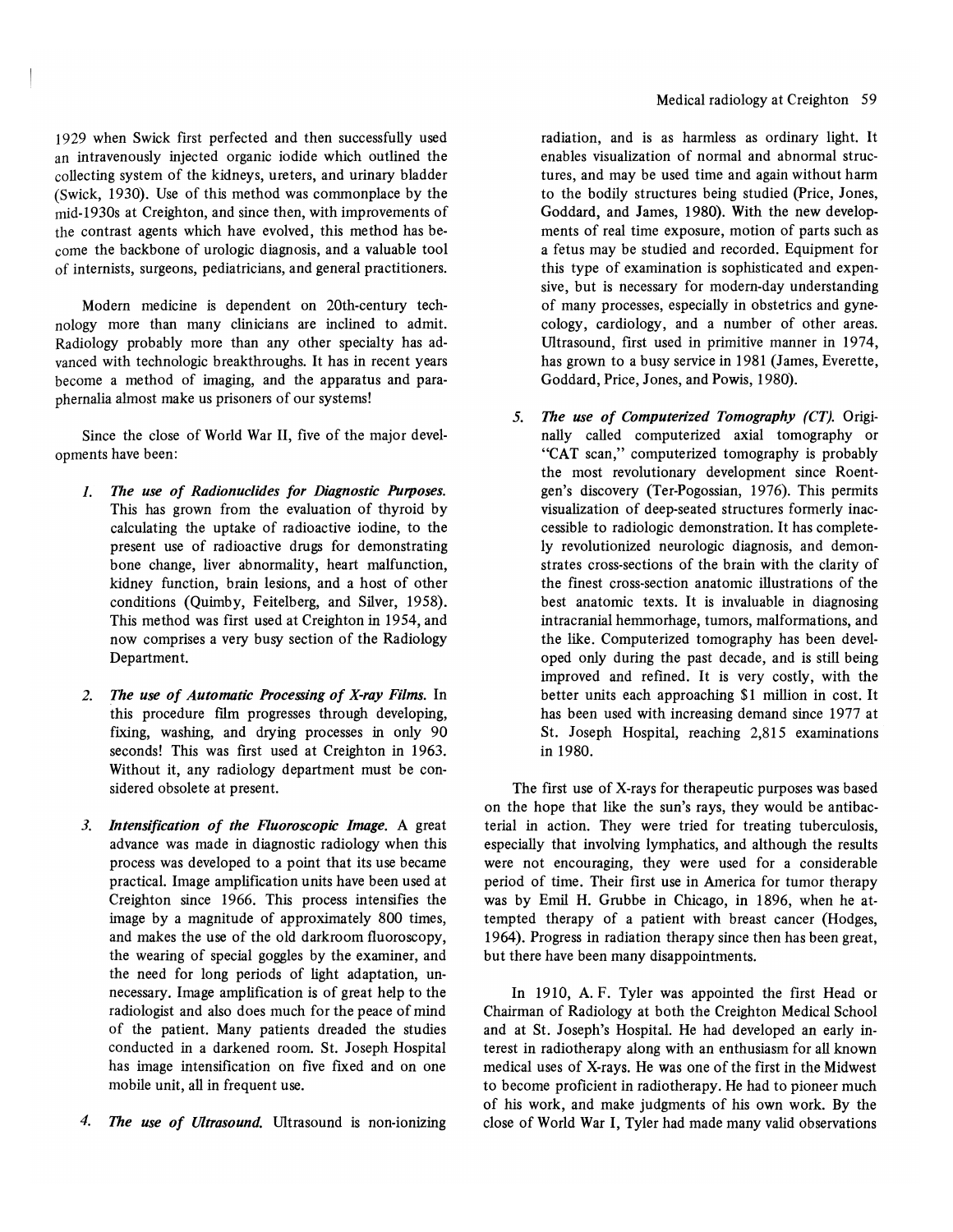and had treated many patients with considerable success, using primitive equipment which today would almost seem like a relic of the Middle Ages! He reported some of his findings in the *Journal of Radiology* (Tyler and Blackman, 1922). Tyler was truly a pioneer, and as such presided over many changes during his 23 yrs of twin departmental chairmanships, 1910-1933.

It was during his tenure that M. Liberia, a Franciscan nun assigned to the department at the hospital, founded the School of Roentgen Technology in 1920. This was one of the first six such training schools in the United States. It has produced several hundred trained technicians, and has been a real asset to the community.

Tyler was interested in organized medicine, was one of the founders of the Radiological Society of North America, and was for a time the editor of the society's journal, *Radiology.* 

His successor, James F. Kelly, Sr., was to a considerable extent responsible for the organization of a cancer clinic in 1931. In 1932, he initiated a radiology residency program which was approved by the American Board of Radiology in 1933. A total of 37 residents has been trained in the department at the hospital, and three are in training at the present time (spring, 1981).

Following Kelly's return from military medical service in World War I, he had worked with Tyler at the medical school and the hospital for a number of years, and like Tyler, had developed a great interest in radiotherapy. Kelly had the foresight to recognize the importance of advanced technology for adequate treatment, and knew that the most meticulous care and the sincere interest of the physician could not replace or substitute for the delivery of adequate high quality radiation with safety. In 1931, he had succeeded in obtaining some then ultra-modern X-ray equipment with advanced safety controls for the hospital. His enthusiasm and profound faith in the ability of radiotherapeutics were contagious. He rarely failed to provide encouragement to patients receiving treatment, many of whom had incurable diseases and whose condition was considered hopeless. This was inevitable when the X-ray modality was the one almost always tried when there was no other method available. During Kelly's tenure, 400,000-volt therapeutic radiation was added, and the use of a cobalt teletherapy unit was begun.

However, it was not until December 1977, when Creighton Memorial St. Joseph's Hospital was moved to its present location and became St. Joseph Hospital, that a linear accelerator became available. This provides delivery of cancerocidal doses to deep-seated tumors along with improved sparing of the skin and superficial structures-something which was never satisfactorily achieved with X-ray therapy. This is part of the

picture of improving cancer control which so many have worked so long to accomplish.

Following Kelly's retirement in 1963, further progress in radiotherapeutics has continued to be made by the younger and more recently trained members of the twin departments. There is now a very busy therapeutic section, where along with the linear accelerator and X-ray therapy equipment, radium and radioactive isotopes are used, and where there is close cooperation with other oncologic therapy such as the ever-increasing number of cancerocidal chemicals which have been developed in the past few years.

The third chairman, who had also been the first St. Joseph's Hospital Resident in Radiology, was D. Arnold Dowell, who was named to the twin positions upon Kelly's retirement. The present chairman, N. P. Kenney, followed Dowell's retirement in 1971. These two have been privileged to witness the great changes brought about by the almost miraculous developments in technology during the past few years, when so many new and important procedures have been added to the radiologic armamentarium. Among these is the development of interventional radiology, including percutaneous transluminal angioplasty ("PTA"), a radiologically controlled unblocking of arteries.

There has always been a very close bond between the two radiology departments at the medical school and at the hospital, as well as a remarkable administrative continuity. Each of the four chairmen has simultaneously headed both departments. The benefits to patients in the out-patient dispensary and at the hospital, as well as to the medical and other health science students, have therefore been maximized. This is true more than ever in the new St. Joseph Hospital where all the ultra-modern resources of radiology are centrally located for both in-patients and out-patients, since the out-patient dispensary is located in the St. Joseph Hospital building.

#### **CONCLUSION**

Medical radiology at Creighton has reflected and continues to reflect the immense progress in medical practice which has been achieved through the wonders of radiology since the discovery of X-rays in 1895. It has indeed become very difficult to visualize medical practice without the aid of the modern imaging already provided by radiologic procedures, which vastly exceed the early visions of Roentgen and his contemporaries. And yet the phenomenal advances, especially of the past several decades, have most probably only "scratched the surface," so to speak, of potential future developments in the extraordinary field of medical radiology!